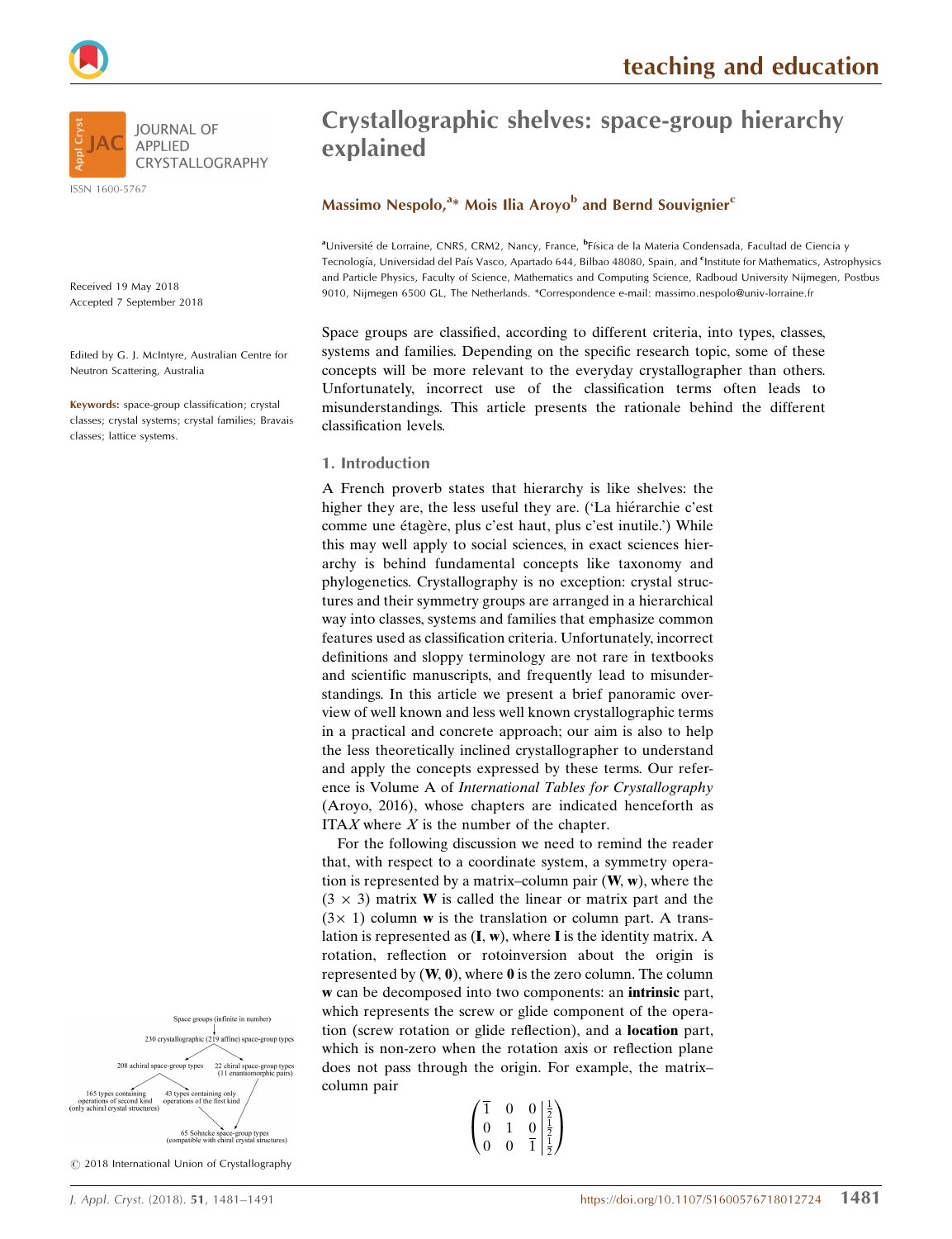represents an operation mapping a point with coordinates  $x, y$ , z to a point with coordinates  $\overline{x} + \frac{1}{2}$ ,  $y + \frac{1}{2}$ ,  $\overline{z} + \frac{1}{2}$ . This is found to be a 180° screw rotation about a line  $\frac{1}{4}$ ,  $y$ ,  $\frac{1}{4}$ , parallel to the *b* axis but passing through  $x = \frac{1}{4}$ ,  $z = \frac{1}{4}$ , with an intrinsic (screw) component  $\frac{1}{2}$  parallel to *b*. Depending on whether their intrinsic part is zero or not, symmetry operations are of finite or infinite order. In the former case, the operation is a rotation, reflection or rotoinversion and has at least one fixed point, while in the latter case it is a screw rotation or glide reflection and does not leave any point fixed.

A symmetry operation of an object is an isometry (congruence) which maps the object onto itself. Except for the identity and for translations, a geometric element is attached to each symmetry operation, which is closely related to the set of fixed points of the operation. Thus, for (glide) reflections and (screw) rotations the geometric elements are planes and lines, respectively. For a rotoinversion, the geometric element is the line of the corresponding rotation axis together with the unique inversion point on the axis fixed by the rotoinversion. Finally, in the case of an inversion, the inversion centre serves as geometric element. A symmetry element is defined as the combination of a geometric element with the set of symmetry operations having this geometric element in common (the socalled element set) (de Wolff et al., 1989, 1992; Flack et al., 2000). Among the symmetry operations sharing the same geometric element, the simplest one [more precisely, the one with the smallest positive (possibly zero) intrinsic translation part] is called the **defining operation** of the symmetry element. It specifies the name (mirror plane, glide plane, rotation axis, screw axis) and the symbol (alphanumeric and graphic) of the symmetry element. For example, consider the geometric element x, y,  $\theta$  (a plane) with an element set composed of an infinite number of glide reflections g with glide vectors  $(p + \frac{1}{2},$  $q$ , 0), where p and q are integers. The defining operation corresponds to  $p = q = 0$  and the symbol  $g\left(\frac{1}{2}, 0, 0\right)$   $x, y, 0$  is replaced by the special symbol  $a x, y, 0$ .

The translational symmetry is captured by the *conventional* cell. This is a unit cell that satisfies the three conditions below (ITA1.3.2):

(i) Its basis vectors a, b, c define a right-handed axial setting.

(ii) Its edges are along symmetry directions of the lattice.

(iii) It is the smallest cell compatible with the above conditions.

The metric properties of the conventional cell, and thus also of the translational subgroup, are determined by the cell parameters  $a, b, c, \alpha, \beta, \gamma$  and are reflected by the **metric** tensor, a square symmetric matrix G whose elements are the scalar products of the basis vectors:

$$
\mathbf{G} = \begin{pmatrix} \mathbf{a} \cdot \mathbf{a} & \mathbf{a} \cdot \mathbf{b} & \mathbf{a} \cdot \mathbf{c} \\ \mathbf{b} \cdot \mathbf{a} & \mathbf{b} \cdot \mathbf{b} & \mathbf{b} \cdot \mathbf{c} \\ \mathbf{c} \cdot \mathbf{a} & \mathbf{c} \cdot \mathbf{b} & \mathbf{c} \cdot \mathbf{c} \end{pmatrix}
$$
  
= 
$$
\begin{pmatrix} a^2 & ab \cos \gamma & ac \cos \beta \\ ab \cos \gamma & b^2 & bc \cos \alpha \\ ac \cos \beta & bc \cos \alpha & c^2 \end{pmatrix}.
$$
 (1)

### 2. Group versus group type

The first and probably most common confusion that occurs in the literature is the use of the term 'group' for a type of group. A symmetry group is a group (in the algebraic sense) formed by the set of symmetry operations of a given object. In crystallography, the objects are typically atoms, molecules and crystal structures.

A crystal structure is usually described as an idealized periodic pattern of atoms in three-dimensional space using the corresponding coordinates with respect to the chosen coordinate system. Conventionally, these coordinate systems are adapted to the symmetry properties of the crystal structure. For example, the basis vectors are oriented along symmetry directions and display the periodicity of the structure.

The symmetry of two objects is described by the same group if the symmetry operations of the first object are also symmetry operations of the second and vice versa. However, for different crystal structures this is almost never the case, since a translation bringing one of these structures to overlap with itself will not be a symmetry operation of the other, due to their different cell parameters. On the other hand, after choosing suitable coordinate systems for both structures, the symmetry operations may well be represented by the same matrix–column pairs when expressed in the respective coordinate system. In this case, the space groups of the two crystal structures are said to belong to the same type. The difference between space groups and space-group types becomes clear when comparing the symmetry groups of different structures which belong to the same space-group type. For example, jadeite, NaAl $Si<sub>2</sub>O<sub>6</sub>$ , and thoreaulite, SnTa<sub>2</sub>O<sub>7</sub>, are two monoclinic minerals differing in their chemistry, structure, properties and formation environment. To specify the symmetry groups, we also need the cell parameters of the conventional cell, which determine the coordinate system. These are  $a =$ 9.418,  $b = 8.562$ ,  $c = 5.219$  Å and  $\beta = 107.58^{\circ}$  for jadeite (Prewitt & Burnham, 1966), and  $a = 17.140$ ,  $b = 4.865$ ,  $c =$ 5.548 Å and  $\beta = 91.0^{\circ}$  (Mumme, 1970) for thoreaulite. Clearly, applying the translations of one mineral to the other mineral would not bring the structure to coincide with itself and they would thus not be symmetry operations of the second mineral, showing that these two minerals have different space groups. However, when the space groups are expressed with respect to the conventional coordinate systems with basis vectors along the a, b and c axes and with lengths given by the cell parameters, the matrix–column pairs of the symmetry operations become the same and the space groups therefore belong to the same type: C2/c (No. 15). The Hermann–Mauguin symbol [see a recent discussion by Nespolo & Aroyo (2016)] identifies the type of space group, not the space group itself. In everyday laboratory jargon, the word 'type' is often dropped and this does not normally impede the transmission of information. In other cases, like the classifications we are going to discuss below, or in the context of group–subgroup relations, the difference is of paramount importance. For example, a single space group may have various different subgroups of the same type which can correspond to different phase transitions, or to different domain states arising in a phase transition. In any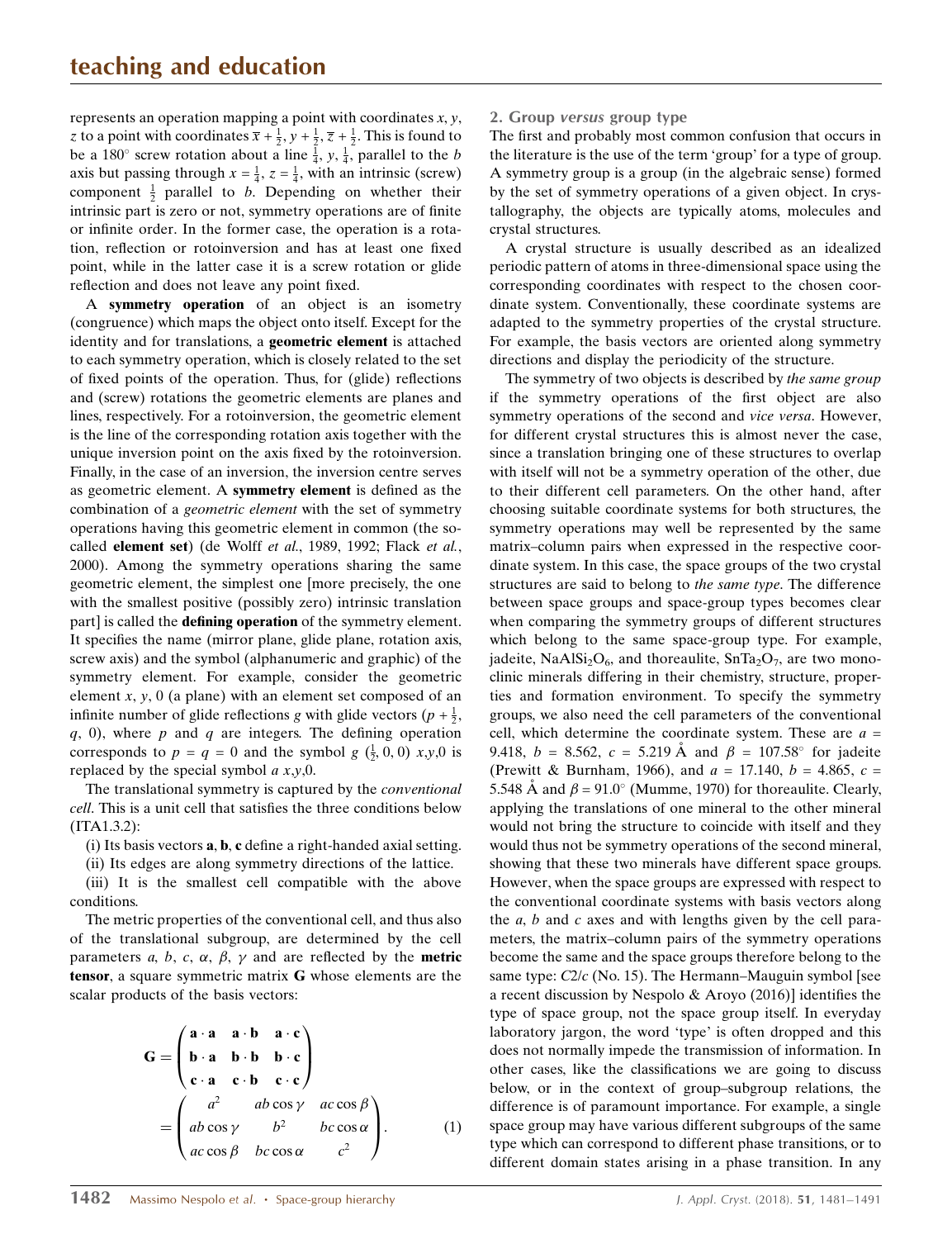#### Table 1

Metric tensors of the 14 types of Bravais lattices with respect to the conventional bases.

Being symmetric with respect to the main diagonal, the metric tensor is shown as an upper-triangular matrix. The non-zero elements of the metric tensor correspond to the free parameters of the respective Bravais lattice types. See also Table 3.1.2.2 in ITA.

| Cell parameters of<br>the conventional<br>cell                       | Metric tensor of<br>the conventional<br>cell                                         | Bravais type<br>of lattice     | Symmetry<br>of the lattice<br>(holohedry) |
|----------------------------------------------------------------------|--------------------------------------------------------------------------------------|--------------------------------|-------------------------------------------|
| $a, b, c, \alpha, \beta, \gamma$                                     | $g_{11}$<br>$g_{12}$<br>$g_{13}$<br>$g_{22}$<br>$g_{23}$<br>$g_{33}$                 | aP                             | $\overline{1}$                            |
| $a, b, c, \beta;$<br>$\alpha = \nu = 90^{\circ}$                     | 0<br>$g_{11}$<br>$g_{13}$<br>$\bf{0}$<br>$g_{22}$<br>$g_{33}$                        | $mP$ , $mS$ ( <i>b</i> unique) | 2/m                                       |
| a, b, c,<br>$\alpha = \beta = \gamma = 90^{\circ}$                   | 0<br>$\boldsymbol{0}$<br>$g_{11}$<br>$\mathbf{0}$<br>$g_{22}$<br>$g_{33}$            | oP, oS, oI, oF                 | ттт                                       |
| $a = b$ ; c,<br>$\alpha = \beta = \gamma = 90^{\circ}$               | $\boldsymbol{0}$<br>$\mathbf{0}$<br>$g_{11}$<br>$\mathbf{0}$<br>$g_{11}$<br>$g_{33}$ | tP, tI                         | 4/mmm                                     |
| $a = b$ ; c,<br>$\alpha = \beta = 90^{\circ}$ ;<br>$\nu = 120^\circ$ | $g_{11}$ - $g_{11}/2$<br>$\bf{0}$<br>$\mathbf{0}$<br>$g_{11}$<br>$g_{33}$            | hR                             | $\overline{3}m$                           |
| $a = b$ ; c,<br>$\alpha = \beta = 90^{\circ}$ ;<br>$\nu = 120^\circ$ | $g_{11}$ - $g_{11}/2$<br>$\overline{0}$<br>$\Omega$<br>$g_{11}$<br>$g_{33}$          | hP                             | 6/mmm                                     |
| $a = b = c$ ,<br>$\alpha = \beta = \gamma = 90^{\circ}$              | $\boldsymbol{0}$<br>0<br>$g_{11}$<br>$\mathbf{0}$<br>g <sub>1</sub><br>$g_{11}$      | cP, cI, cF                     | $m\overline{3}m$                          |

case, one should bear in mind that the number of space-group types is finite, whereas that of space groups is infinite, due to the infinitely many possible values for the cell parameters and for the orientation and location in space of the geometric elements.

The type of a lattice is characterized by a number of free parameters, which correspond to the symmetry-unrestricted cell parameters and are represented by the independent nonzero elements of the metric tensor (Table 1). It is often overlooked that, while the presence of certain symmetry operations of the crystal structure can restrict the possible ratios of cell lengths or angular values, their absence cannot impose any restriction. Although this should be self-evident, textbooks often define a type of Bravais lattice by imposing that some cell parameters are not identical to each other or to a certain value. For example, a tetragonal lattice is often defined as having  $a \neq c$ , while a and c, being symmetry unrestricted, can take *any* value, including the special case  $a = c$ . This equality is realized within the standard uncertainty of the experiment and holds within a certain interval of temperature and pressure [see a detailed discussion by Nespolo (2015b)]. In that case, one speaks of metric specialization (or specialized metric), a phenomenon more frequent than is commonly thought (Janner,  $2004a,b$ ) that may severely hinder the structure solution and refinement strategy and which increases the frequency of occurrence of twinning (Nespolo & Ferraris, 2000). Metric specialization prevents the direct classification of space groups based merely on the cell parameters. In fact, two space groups of the same type, one with and the other without metric specialization, have lattices of different symmetry (cubic and tetragonal in the example above). It would, however, be unreasonable to assign these two space groups to different categories (classes, systems, families), because the metric specialization is often an 'accident', not a feature of the structure crystallizing in that group. The higher symmetry of the translation subgroup (and thus of the unit cell) is broken by the contents of the unit cell which allows only a symmetry group of the lower type. Thus, to apply a consistent classification scheme, we have to abstract from any metric specialization. For this reason, the classification scheme is applied to space-group types, not to space groups (ITA1.3.4). We further discuss the consequences of metric specialization in  $\S$ 5 and 7.

The same distinction between groups and types of groups must also be made for point groups. The common statement that there are 32 crystallographic point groups (in threedimensional space) is again, strictly speaking, incorrect because it actually applies to point-group types. As already seen in the case of space groups, point groups too are infinite in number, because of the infinitely many possible orientations in space of the geometric elements. Point groups are represented by matrices with respect to a chosen basis of the underlying vector space and, similar to space groups, two point groups belong to the same type if their matrices can be made to coincide by choosing suitable bases. Again, the bases are usually chosen in a symmetry-adapted way and the transformation between two bases captures the relative orientation of the two point groups. The relative orientation of point groups is crucial to the analysis of general domain structures, in particular for growth twins (Nespolo, 2015a). A finer classification into 136 classes of oriented point groups takes into account the orientation of the symmetry elements with respect to a reference coordinate system and is obtained by considering the subgroups of the cubic and hexagonal holohedries (Nespolo & Souvignier, 2009; holohedry indicates the full symmetry of a lattice: see  $§6$  for a precise definition): these classes are of particular importance in the study of domain structures obtained following a phase transition. For example, a cubic crystal with point group of type  $4/m\overline{3}2/m$  ( $m\overline{3}m$ ) that undergoes a phase transition to  $4/m2/m2/m$  ( $4/mmm$ ) retains one of the three fourfold axes of the cubic parent phase. It can be oriented along the cubic  $a, b$  or  $c$  axes, leading to three differently oriented but isomorphic groups of type 4/mmm.

The difference between point groups and point-group types is the key to the classification of space groups into geometric crystal classes. The term 'space group' (not hyphenated) should be used with reference to a given crystal structure, while the term 'space-group type' (hyphenated) should instead be used when speaking in general of the type of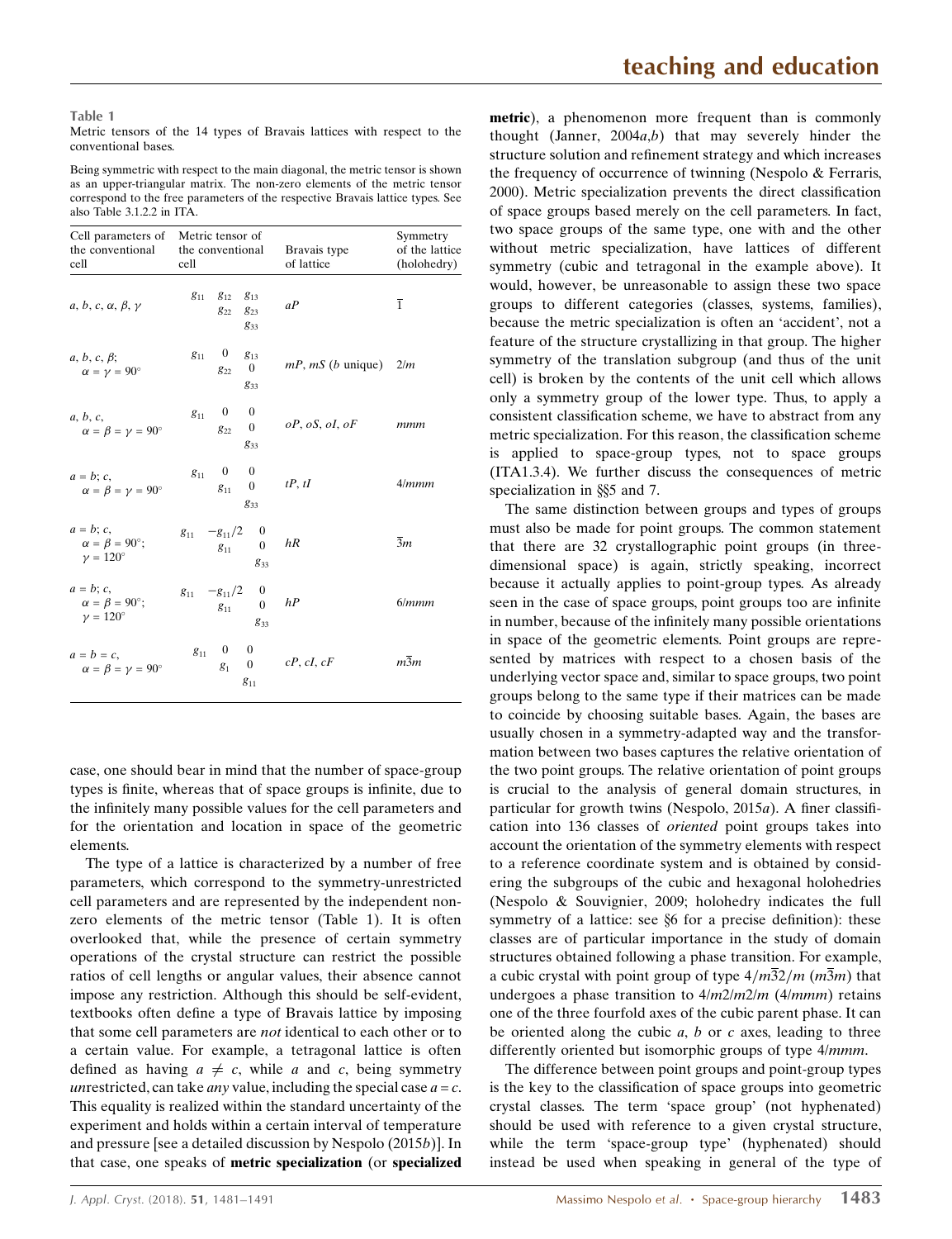symmetry common to all crystal structures whose space groups only differ in the values of their cell parameters.

### 3. Chirality and handedness. Sohncke, affine and crystallographic space-group types

The symmetry group of a crystal structure  $(i.e.$  its space group) can be regarded as an object: if we look at a space-group diagram as a geometric figure, we can observe how its symmetry elements are distributed in space and find isometries that map those symmetry elements onto each other. In other words, we can find the symmetry group of that drawing. The symmetry operations of an object are isometries (Euclidean mappings), i.e. transformations that do not deform the object and form a group: the symmetry group of that object. The symmetry group depends on the type of object under consideration: for molecules, it is a point group, and for crystal structures, it is a space group. For a space-group symmetryelement diagram regarded as a geometric figure, the symmetry is described by the Euclidean normalizer (or Cheshire group); it is also termed the 'symmetry of the symmetry' because it maps the symmetry elements of the space group onto themselves (possibly permuting them) (Koch & Fischer, 2006).

When considering symmetry operations, one distinguishes whether an operation maps a right-handed coordinate system to a right-handed one or a left-handed one. The former, rotations, screw rotations and translations, are called orientation-preserving, or operations of the first kind: they are characterized by the fact that their linear part has determinant +1. In contrast, reflections, glide reflections, rotoinversions and inversions are called orientation-reversing or operations of the second kind: their linear parts have determinant  $-1$ . Only operations of the first kind can be applied to real objects in physical space. Every operation of the second kind can be obtained as an operation of the first kind followed by an inversion.

An object is said to be chiral if it cannot be superimposed on its mirror image by an operation of the first kind; the two non-superimposable mirror images of a chiral object are said to possess opposite handedness (left or right). The symmetry group of a chiral object contains only operations of the first kind; if it contained any operation of the second kind, the composition of this operation with a reflection mapping the object to its mirror image would result in an operation of the first kind mapping it to its mirror image, thus making the object achiral. If the chiral object under consideration is a crystal structure, the two variants with opposite handedness are called enantiomorphs and their space groups belong to one of the 65 types containing only operations of the first kind, called Sohncke space-group types [after the German mathematician Leonhard Sohncke (1842–1897)].

Sohncke groups are often *incorrectly* called 'chiral groups', so the difference between these two concepts needs to be clarified. Sohncke groups are groups representing the possible symmetry of chiral *objects*, but the groups themselves are not necessarily chiral. The difference between the chirality of an object and the chirality of a symmetry group is, unfortunately,

sometimes overlooked (Flack, 2003). There is, indeed, a certain similarity between the two concepts. As we have seen, for a chiral object the symmetry group of the object as a whole is required to consist only of symmetry operations of the first kind. Similarly, a group is called chiral if its Euclidean normalizer contains only operations of the first kind. In this case it has a counterpart of opposite handedness which belongs to a different space-group type; the two groups then form an enantiomorphic pair and differ by the presence of screw rotations of the same type but turning in opposite directions, like  $P3<sub>1</sub>$  and  $P3<sub>2</sub>$ . Twenty-two types of space groups are chiral and form 11 pairs of enantiomorphic space-group types; the other 208 types are achiral. Chiral space-group types are Sohncke types because a space group is contained in its Euclidean normalizer, but the opposite is not true: 43 of the 65 Sohncke types are not chiral. For example, space-group types  $P4_1$  (No. 76) and  $P4_3$  (No. 78) are chiral and form an enantiomophic pair; they obviously belong to the Sohncke type of groups. On the other hand, the Sohncke type  $P_1$ . (No. 77) is not chiral: it does not have an enantiomorphic counterpart because its Euclidean normalizer also contains operations of the second kind (e.g. the inversion at the origin).

Summarizing, to distinguish between achiral and chiral types of space groups it is sufficient to check whether their Euclidean normalizers do or do not contain operations of the second kind, in exactly the same way as we distinguish between achiral and chiral crystal structures by checking whether their space groups do or do not contain operations of the second kind.

When considered from a more abstract algebraic viewpoint, space-group types belonging to an enantiomorphic pair are not distinguished: they have the same group structure and the symmetry operations in these groups are either identical or differ only for the direction of a screw rotation, like in the case of  $3<sub>1</sub>$  and  $3<sub>2</sub>$ . Depending on whether enantiomorphic spacegroup types are considered as different (as crystallographers usually do) or not (as mathematicians usually do), we obtain 230 crystallographic or 219 affine types of space groups. Fig. 1 summarizes the classification of space-group types in terms of



Classification of space groups into chiral and achiral types, and into Sohncke types and space-group types containing operations of the second kind.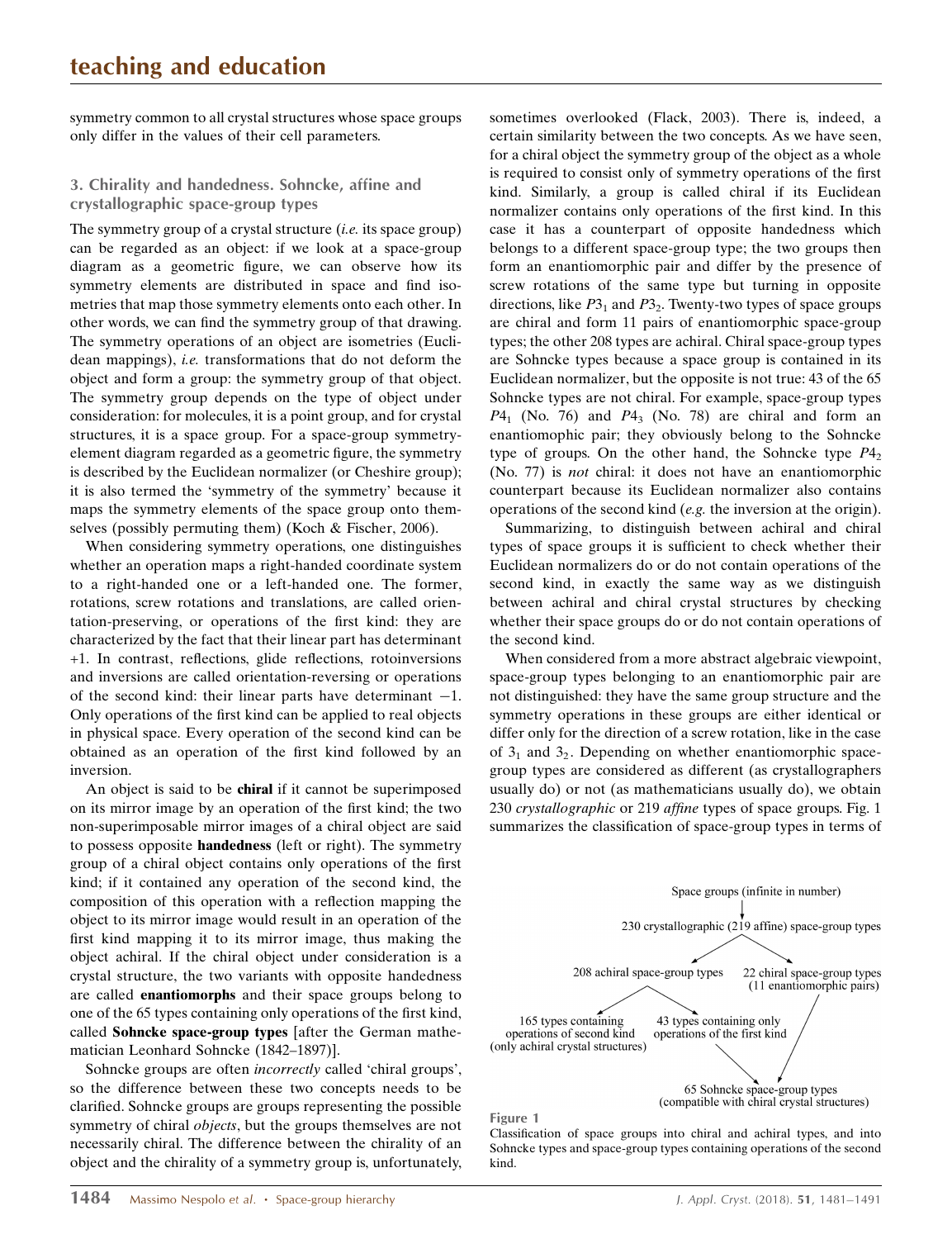the chirality of the groups and of the structures crystallizing in them.

### 4. Symmorphic types of space groups and arithmetic crystal classes

A space group is characterized by its group of linear parts, i.e. its point group, its translation lattice, represented by the unit cell, and the translational parts of its generators, which reflect the interplay between the point group and the translation lattice. In order to proceed to the higher shelves in the classification hierarchy of space groups, part of the information on point groups, translation lattices and their interplay is ignored and groups are collected together when they coincide only on a part of these aspects. Keeping the information on the point group and translation lattice, but neglecting their interplay, leads to the concept of symmorphism [see a recent analysis by Nespolo (2017)] and to the classification into arithmetic crystal classes. Before proceeding, we need to recall the concept of a site-symmetry group, which is a subgroup of the space group  $G$ containing all the symmetry operations in  $G$  that leave a point (the 'site') fixed.

A space group is said to be symmorphic if a coordinate system can be chosen such that all the non-translation generators have zero translational part. As a consequence, the site-symmetry group of the origin of this coordinate system is isomorphic to the point group, i.e. the group of linear parts occurring in the space group. For a non-symmorphic space group, the order of the site-symmetry group of each point (or the corresponding Wyckoff position) is a proper divisor of the order of the point group.

A symmorphic space-group type is easily recognized from its Hermann–Mauguin symbol by the fact that, apart from the letter indicating the centring mode, it coincides with a pointgroup symbol. In particular, it only contains the symbols 1, 2, 3, 4, 6 for rotations,  $\overline{1}$ ,  $\overline{3}$ ,  $\overline{4}$ ,  $\overline{6}$  for rotoinversions, and *m* for reflections. This does not necessarily mean that a symmorphic group does not include glide planes or screw axes, as is sometimes incorrectly stated in the literature. For example, a symmorphic space group of type C222 (No. 21) contains screw axes parallel to the  $a$  and  $b$  axes, which are obtained by composing rotations along the  $a$  and  $b$  axes with the centring translation.

The role of symmorphic space groups in the description of the symmetry of reciprocal space is well established (Wintgen, 1941; Aroyo & Wondratschek, 1995), but for our purposes the symmorphic types of space groups form the basis for further classification of space groups.

Each space-group type is associated with a unique symmorphic type. Starting with non-translation generators of the space group, one simply changes their translational parts to zero, and the space group generated by these modified generators (and the translations of the original group) is then symmorphic by definition. Moreover, the Hermann–Mauguin symbol of the associated symmorphic type can immediately be read off from that of the given space-group type: replace every screw-axis symbol by the corresponding rotation-axis symbol  $(e.g. 3<sub>1</sub> by 3)$  and every glide-plane symbol a, b, c, d, e, n by the mirror-plane symbol  $m$ . All space-group types corresponding to the same symmorphic type are gathered into the same arithmetic crystal class, which is identified by the symbol of the corresponding symmorphic type. To avoid any possible confusion, the symbol for the arithmetic crystal class is a modified version of that for the symmorphic space-group type, with the letter indicating the centring type moved from the first position to the last. For example, the arithmetic crystal class corresponding to the space group of type C222 is denoted by 222C. Because there are 73 symmorphic types of space groups, there are also 73 arithmetic crystal classes.

Here the conceptual difference between a group and a class has to be emphasized. A symmetry group is a set of isometries that expresses the symmetry of an object. A class is a set of objects having a common feature with respect to a classification criterion. In the case of arithmetic crystal classes, we gather into the same class those objects (space groups, spacegroup types, crystal structures) which correspond to the same type of symmorphic space group. A class can be imagined as a shelf where objects (groups, crystal structures, molecules) sharing a common feature are stored. The same conceptual difference occurs again between geometric crystal classes and types of point groups (see  $\S6$ ).

Characterizing symmorphic space groups by the property that they contain site-symmetry groups which are isomorphic to their point groups, one can look at the other extreme, namely space groups in which all site-symmetry groups are trivial, i.e. space groups with no special Wyckoff positions. These groups are called Bieberbach groups [after the German mathematician Ludwig Georg Elias Moses Bieberbach (1886– 1982)] (or fixed-point-free space groups or torsion-free space groups) and they contain (except for the identity) only operations of infinite order: screw rotations, glide reflections and translations. Of the 230 crystallographic space-group types, 13 are Bieberbach types of groups.

### 5. Bravais types of lattices, Bravais arithmetic classes and Bravais classes

The symmetry of a structure built by atoms occupying the nodes of a lattice is an example of a symmorphic space-group symmetry: the space group has not only the given lattice as its translation subgroup, as usual, but also the full symmetry group of the lattice as its point group. The arithmetic crystal class containing such a symmorphic group is called a Bravais arithmetic crystal class and, by construction, these classes are in one-to-one correspondence with the 14 Bravais types of lattices. If a symmorphic space group does not belong to a Bravais arithmetic crystal class, its point group is not the full symmetry group of a lattice. In that case, the point group can be extended to a unique supergroup of minimal index expressing the full symmetry of the lattice (holohedral supergroup) by adding missing lattice symmetries such that the enlarged symmorphic group belongs to a Bravais arithmetic crystal class. For example, a symmorphic space group of type  $P\overline{4}m2$  (No. 115) has a point group of type  $\overline{4}m2$  which is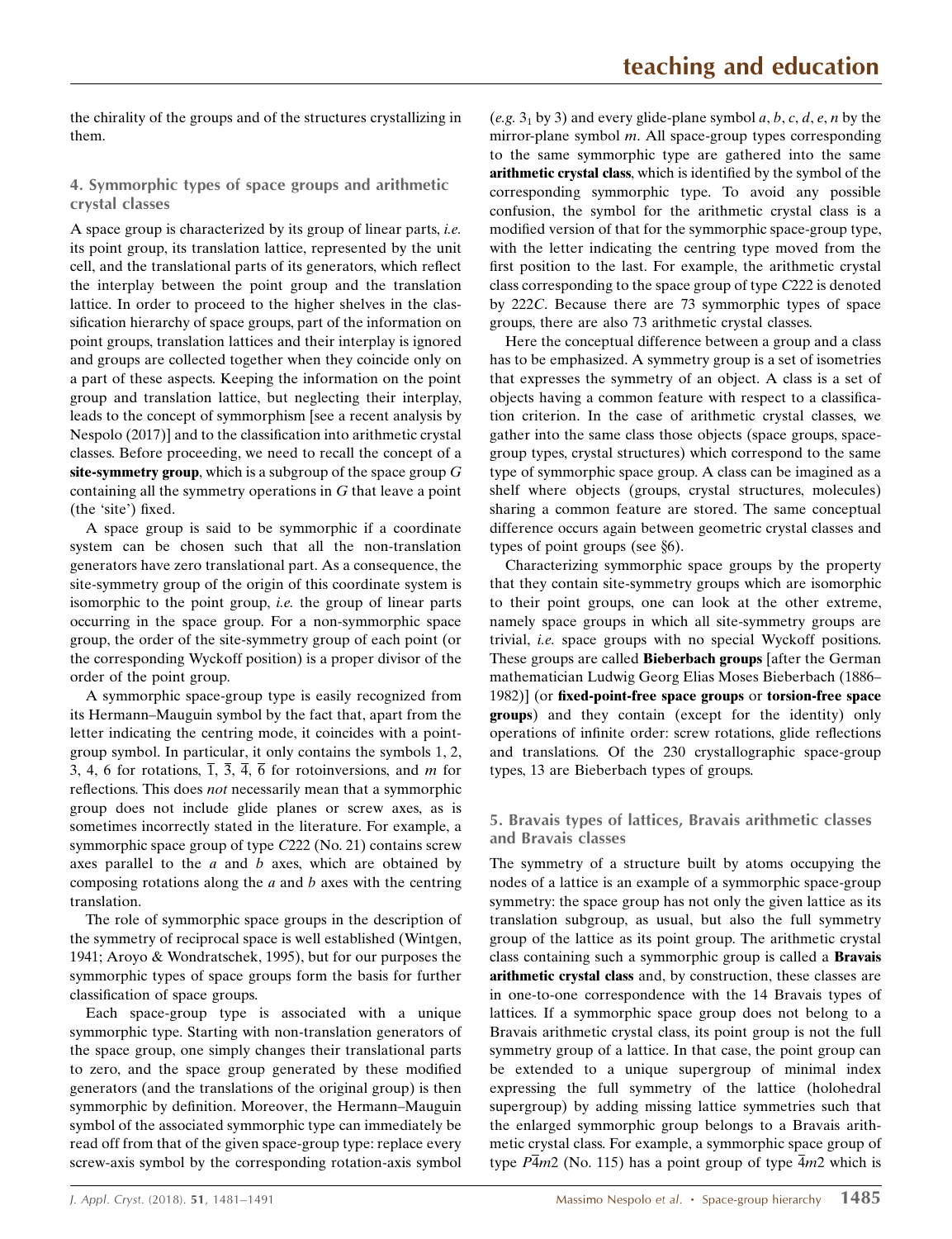# teaching and education



The Bravais classes (striped boxes) obtained from the  $(a)$  cubic,  $(b)$  tetragonal,  $(c)$ orthorhombic, and (d) monoclinic and triclinic holohedries. Grey boxes are arithmetic crystal classes. Bold font indicates the symbols of Bravais arithmetic crystal classes; the same symbols are used to specify the Bravais classes.

not the full symmetry group of a lattice, but which is contained (as a subgroup of index 2) in a point group of type 4/mmm, the full symmetry group of a tetragonal lattice. Extending the point group to 4/mmm gives rise to the symmorphic space group of type P4/mmm (No. 123) that does belong to the Bravais arithmetic crystal class with symbol 4/mmmP. Note that by choosing a minimal holohedral supergroup of the point group, the problem of metric specialization is circumvented. It does not matter whether the translation lattice of the symmorphic group of type  $P\overline{4}m2$  is tetragonal or, accidentally, cubic; since the point-group type 4/mmm is already a full symmetry group of a lattice one does not consider possible higher symmetries of a cubic lattice. In the way just described, every symmorphic space-group type, and thus also every arithmetic crystal class, is assigned to a Bravais arithmetic crystal class and thus at the same time to a Bravais type of lattice.

Recalling how we collected space-group types into arithmetic crystal classes in the previous section, and combining this with the assignment of an arithmetic crystal class to a Bravais arithmetic crystal class described above, we arrive at an assignment of spacegroup types to a unique Bravais arithmetic crystal class and thus also to a unique Bravais type of lattice. Two space-group types corresponding to the same Bravais type of lattice are also said to belong to the same Bravais class, and one uses the same names and symbols for the Bravais classes as for the Bravais types of lattices. For example, the space-group types  $P\overline{4}m2$ ,  $P\overline{4}c2$ ,  $P\overline{4}b2$ ,  $P\overline{4}n2$  (Nos. 115-118) all belong to the same arithmetic crystal class  $\overline{4}m2P$  and are, as explained above, assigned to the Bravais arithmetic crystal class 4/mmmP and thus belong to the Bravais class of primitive tetragonal type. The other arithmetic crystal classes belonging to this Bravais class are  $4P$ ,  $\overline{4}P$ ,  $4/mP$ ,  $422P$ ,  $4mmP$ ,  $\overline{4}2mP$  and 4/mmmP, and thus all space-group types belonging to any of these arithmetic crystal classes are associated with the primitive tetragonal lattice type. As a synonym for Bravais classes, the term Bravais flocks is occasionally used (for example, ch. 8.2 of the 5th edition of International Tables of Crystallography, Vol. A. Usually, it is applied to the matrix groups representing the point groups rather than to the space groups.

Figs. 2–4 present a detailed classification of arithmetic crystal classes in Bravais arithmetic crystal classes and Bravais classes.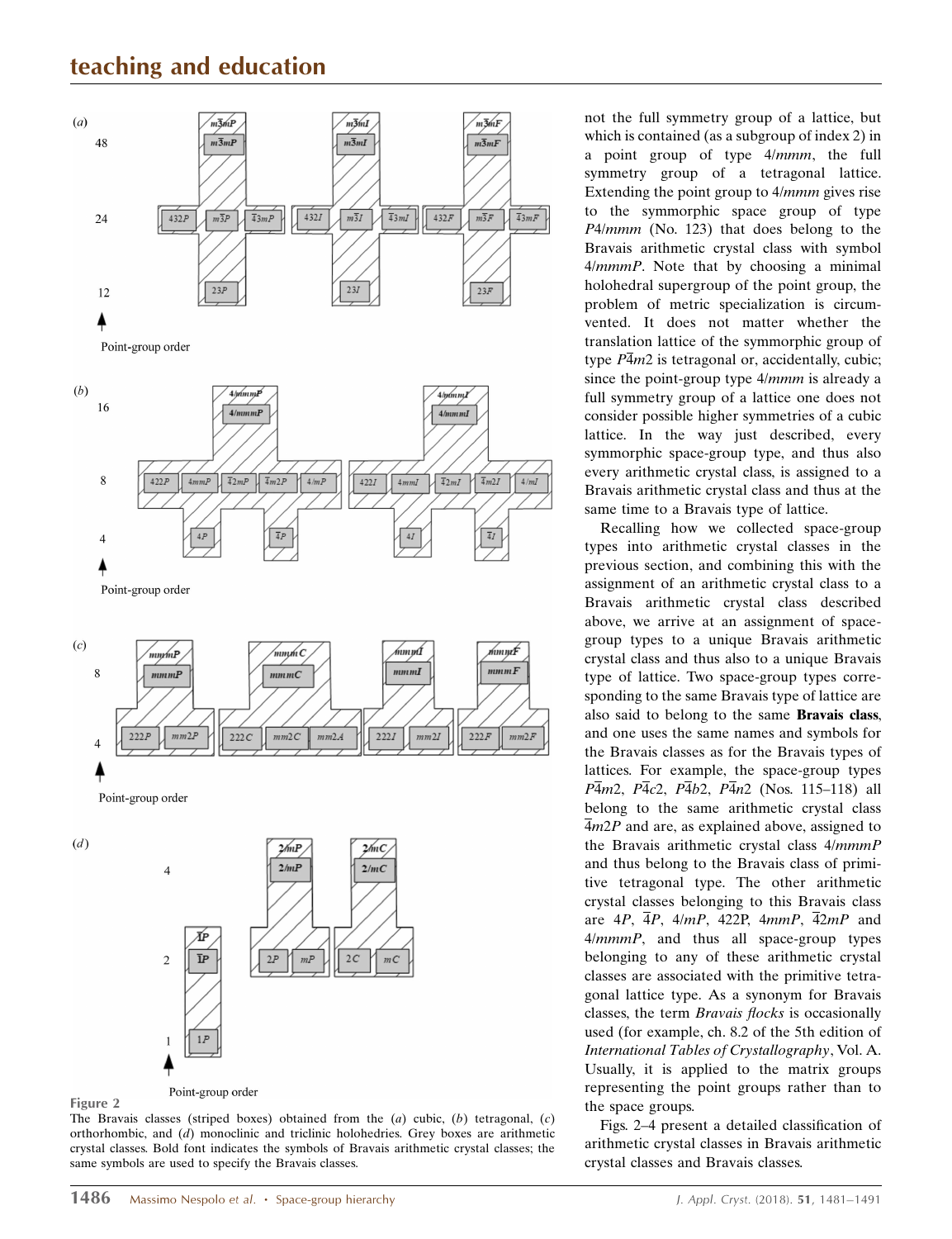#### 6. Geometric crystal classes, holohedries and Laue classes

We have seen that by grouping together all the space-group types that correspond to the same symmorphic type we get a set of space-group types called an arithmetic crystal class. Going one step further and fully neglecting the information on the translation subgroup by collecting all space-group types for which the point groups are of the same type, we arrive at a geometric crystal class. Because there are 32 types of point groups, by gathering space-group types according to their point-group type we obtain 32 geometric crystal classes. These classes are denoted by the same Hermann–Mauguin symbol as the corresponding point-group types, which is sufficient, since the translation subgroup is ignored and thus is not required to be represented by a symbol as is the case for arithmetic crystal classes. In particular, space-group types differing only by the



Point-group order

 $(b)$ 



Figure 3

Bravais classes obtained from the  $(a)$  hexagonal and  $(b)$  rhombohedral holohedries. The figure uses the same conventions as in Fig. 2.

The 11 geometric crystal classes corresponding to pointgroup types that contain only operations of the first kind (1, 2, 3, 4, 6, 222, 422, 32, 622, 23, 432) have been called 'enantiomorphous classes' (Shuvalov, 1988) because they are compatible with chiral crystal structures, which can occur in two enantiomorphous modifications. As we have seen in  $\S$ 3, space groups that belong to these classes are known as Sohncke groups; it would be a logical extension to use the terms Sohncke crystal classes and Sohncke types of point groups, but to the best of our knowledge the name Sohncke has so far only been used for space groups.

Those geometric crystal classes whose members *(i.e.* spacegroup types) show the full symmetry of a lattice are called holohedries. A holohedry is therefore not a group, but a class. A holohedral group is a (point or space) group which belongs to a holohedral class; the others are called merohedral. Those geometric crystal classes whose members (groups) are centrosymmetric are called Laue classes. A Laue class contains all the centrosymmetric space-group types that correspond to the same point-group type. For example, the Laue class  $2/m$  contains six space-group types:  $P2/m$ ,  $P2_1/m$ ,  $P2/c$ ,  $P2_1/c$ ,  $C2/m$  and  $C2/c$ .



#### Figure 4

Detailed content of the primitive cubic Bravais class in terms of arithmetic crystal classes (grey) and space-group types (white). The Hermann–Mauguin symbol of the symmorphic groups specifying the arithmetic classes and the symbols of the Bravais arithmetic crystal classes are given in bold.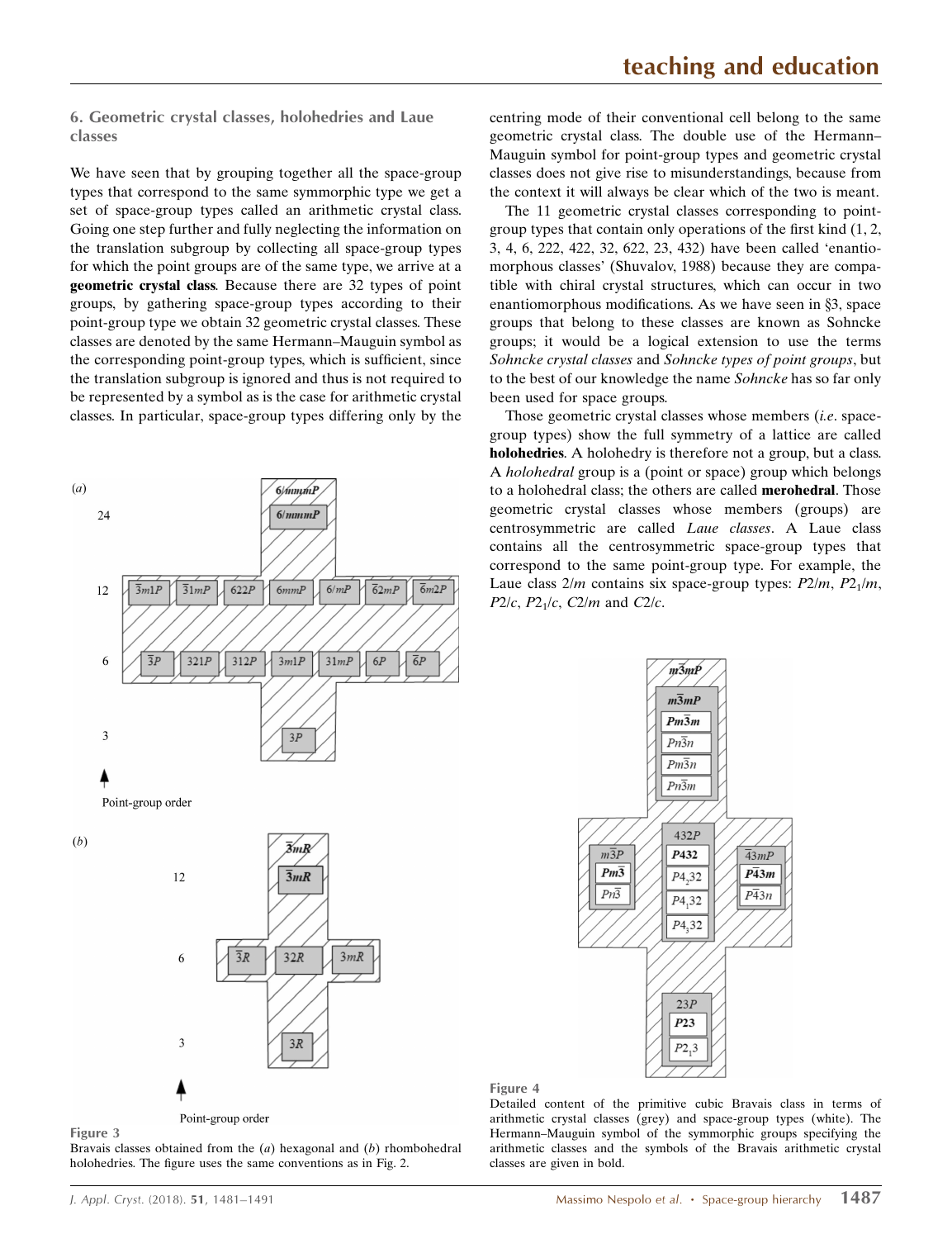Table 2

The 32 crystallographic types of point groups and their action on the 14 types of Bravais lattices in three-dimensional space.

Holohedral point-group types are shown in bold font. When a type of point group acts on a type of lattice the corresponding intersection is marked by a tick symbol Frolohedral point-group types are shown in bold folit. When a type of point group acts on a type of lattice the corresponding intersection is marked by a lick symbol  $(\sqrt)$ . Point-group types with the same entries are gath maximal number of free parameters, is already sufficient to determine the crystal system.

| Point-group types                                                                                                                                                                                                                     | aP | mP | mS | oP | $\alpha$ S | O <sub>I</sub> | oF | tP | tI | hR | hP | cP | cF | Crystal system                                                                          |
|---------------------------------------------------------------------------------------------------------------------------------------------------------------------------------------------------------------------------------------|----|----|----|----|------------|----------------|----|----|----|----|----|----|----|-----------------------------------------------------------------------------------------|
| $1,\bar{1}$<br>2, m, 2/m<br>222, mm2, mmm<br>4, 4, 422, $\overline{4}2m$ , 4/m, 4mm, 4/mmm<br>$3, \overline{3}, 3m, 32, \overline{3}m$<br>6, 6, 622, 62m, 6/m, 6mm, 6/mmm<br>23, $m3$ , 432, 43 $m$ , $m3m$<br>No. of free parameters | 6  | 4  |    |    | ÷.         |                |    |    |    |    | ◠  |    |    | Triclinic<br>Monoclinic<br>Orthorhombic<br>Tetragonal<br>Trigonal<br>Hexagonal<br>Cubic |

Point-group types that are compatible with the existence of polar or axial vectors are of particular importance for the study of the physical properties of crystals. A vector is characterized by its magnitude and its direction, and the direction is in turn characterized by an orientation and a sense. The orientation is specified by the relationship between the vector and the reference. The sense is specified by the order of two points either on a line parallel to the vector (polar vector or true vector) or on a loop perpendicular to the vector (axial vector or pseudovector). A polar vector has symmetry  $\infty$ m and can be represented by a stationary cone or arrow, whereas an axial vector has symmetry  $\infty/m$  and can be represented by a cylinder rotating about its axis.

Point groups compatible with the existence of one polar vector belong to ten pyroelectric (or polar) geometric crystal classes, because crystals in these classes can show pyroelectricity. The ten pyroelectric geometric crystal classes are 1, 2, 3, 4, 6, m, mm2, 3m, 4mm and 6mm. These correspond to the ten point-group types (because of the 1:1 correspondence between point-group types and geometric crystal classes) which are subgroups of the group  $\infty$ m. The number of crystallographic space-group types that belong to these pyroelectric geometric crystal classes is 68, which includes four pairs of enantiomorphic space-group types. The presence of a polar vector along a fixed direction, or parallel to a plane (point group of type  $m$ ) or arbitrarily oriented (point group 1), implies that the choice of the origin is not fixed by symmetry but can be taken anywhere along the polar direction. When performing the refinement of a structure crystallizing in a pyroelectric space group, the origin should be fixed by the user [by restraining a centre of mass or fixing the coordinate(s) of one atom along the polar direction], otherwise a large number of correlations result, precisely because of the infinitely many possible choices for the origin.

In an analogous way, ferromagnetic materials can crystallize in point-group types and space-group types that are compatible with the existence of one axial vector. These are the crystallographic subgroups of  $\infty/m$ , i.e. 1, 2, 3, 4, 6,  $\overline{1}$ , m,  $2/m$ ,  $\overline{3}$ ,  $\overline{4}$ , 4/m,  $\overline{6}$  and 6/m. The number of crystallographic space-group types that belong to the corresponding 13 geometric crystal classes is 44, which includes four pairs of enantiomorphic space-group types.

#### 7. Crystal systems

Space-group types are gathered into the same crystal system when their point groups act on  $(i.e.$  leave invariant) the same types of Bravais lattices. If H and G are point groups and H is a subgroup of G, then H acts on the same types of Bravais lattices as G, but possibly also on other lattice types with more free parameters, whereas the opposite is not necessarily true. For example, 4/mmm acts on tetragonal and cubic lattices, and mmm, which is a subgroup of  $4/mmm$ , acts on tetragonal and cubic lattices as well. However, mmm also acts on orthorhombic lattices, on which 4/mmm does not act. The action on different types of lattices is the criterion to classify pointgroup types (and therefore also space-group types) into crystal systems.

Table 2 shows the lattices on which the point-group types act. A crystal system is the shelf on which we can gather all the point-group types (and the corresponding space-group types) which act on the same types of lattices, *i.e.* which have an identical intersection of rows and columns in Table 2. This criterion of acting on the same types of lattices classifies spacegroup types into seven crystal systems: triclinic (or anorthic), monoclinic, orthorhombic, tetragonal, trigonal, hexagonal and cubic.

It is a common misunderstanding to establish a direct relation between the cell parameters of the conventional cell and the crystal system. Although the cell parameters are a useful indicator, this relation works in general only in the opposite direction: symmetry imposes restrictions on the cell parameters, but absence of symmetry does not. For example, in the case of an orthorhombic crystal (i.e. a crystal with a space group belonging to the orthorhombic crystal system), three of the six cell parameters vary independently and, in a certain interval of temperature and pressure, they might take values that correspond to a more symmetric lattice, within the standard uncertainty of the experiment; as discussed above, this is a case of metric specialization. Table 2 shows that pointgroup types 222, mm2 and mmm act not only on orthorhombic but also on tetragonal, hexagonal and cubic lattices. If one adopts the cell parameters as a criterion to estimate the structural symmetry, in the case of metric specialization one might be tempted to assign the sample to the tetragonal, hexagonal or cubic crystal system, because the lattice of that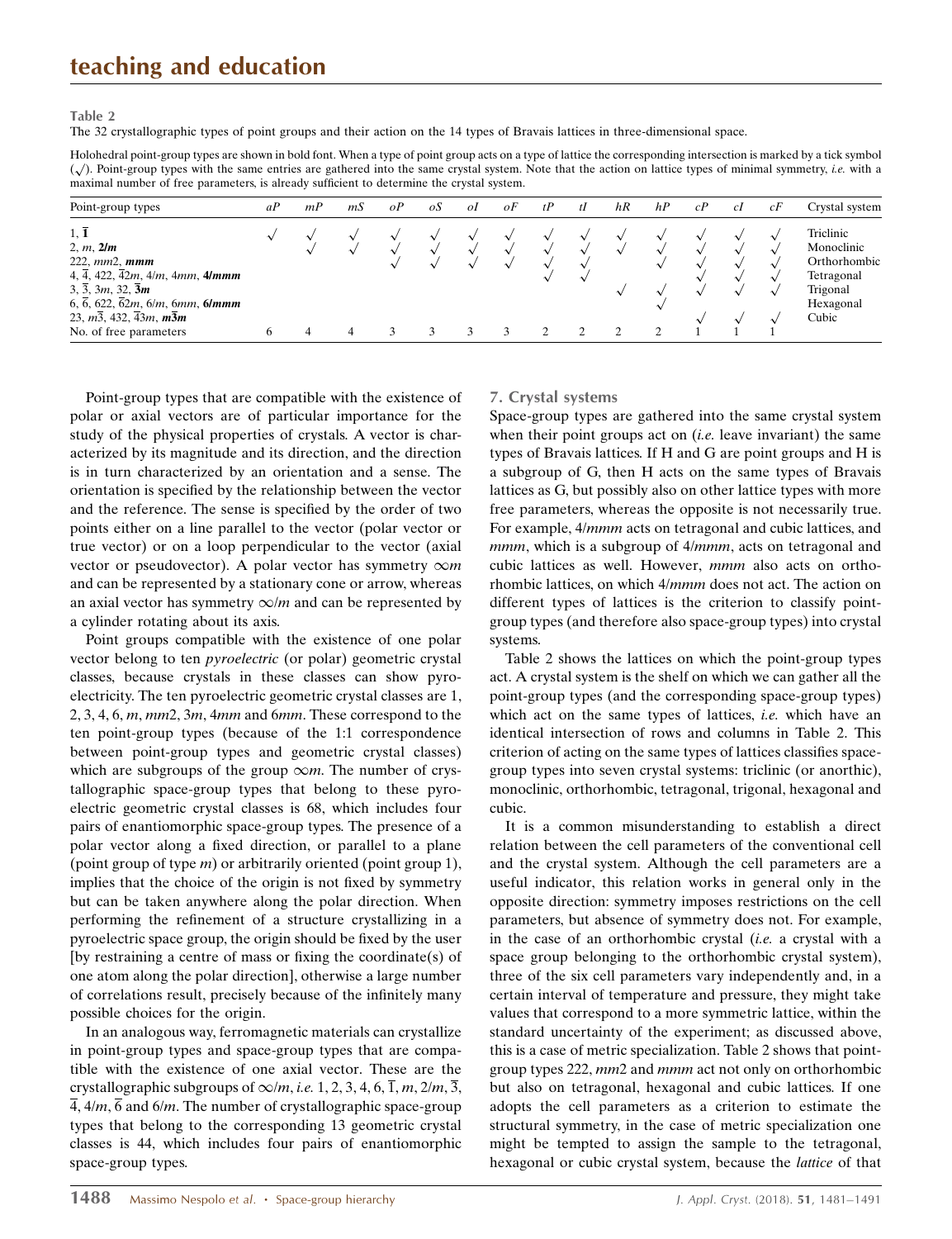sample is tetragonal, hexagonal or cubic. However, the point group unambiguously shows that the structure is still orthorhombic.

Table 3

#### 8. Lattice systems

A space group can be assigned to a unique holohedry by looking for the holohedry of minimal order that contains the point group of the space group and contains the full symmetry of the lattice type of the space group. Grouping together all space groups that are associated with the same holohedry in this way gives rise to the classification of space-group types into lattice systems. For example, space groups

of types P23,  $Im\overline{3}$  and F432 are all assigned to the  $m\overline{3}m$ holohedry and belong to the cubic lattice system. Similarly, space groups of types P32 and P622 correspond to the 6/mmm holohedry and belong to the hexagonal lattice system. On the other hand, space groups of types R32 and P622 correspond to the different holohedries  $\overline{3}m$  and  $6/mmm$ , respectively; a group of type R32 belongs to the rhombohedral lattice system, whereas P622 belongs to the hexagonal lattice system.

Using the classification into Bravais classes as an intermediate step, the lattice systems have a fairly simple description: two Bravais classes belong to the same lattice system if the corresponding Bravais arithmetic classes belong to the same holohedry. This criterion classifies space-group types into seven lattice systems (formerly known as Bravais systems): triclinic (or anorthic) (holohedry  $\overline{1}$ ), monoclinic  $(2/m)$ , orthorhombic (mmm), tetragonal  $(4/mmm)$ , rhombohedral  $(\overline{3}m)$ , hexagonal (6/mmm) and cubic ( $m\overline{3}m$ ).

As in the case of crystal systems, a metric specialization can affect the lattice of a particular sample but not its lattice system.

#### 9. Crystal families

The highest shelf in our classification is that of crystal families. Space-group types are gathered into the same crystal family when they correspond to holohedries that are in a group– subgroup relation (Fig. 5) and their types of Bravais lattices have the same number of free parameters. For example, spacegroup types with holohedries 4/mmm and 6/mmm have lattices with two free parameters  $(a \text{ and } c; \text{ see Table 1}).$  However, 4/mmm and 6/mmm are not in a group–subgroup relation and thus the corresponding space-group types belong to different crystal families (tetragonal and hexagonal, respectively). On the other hand, space-group types with holohedries  $\overline{3}m$  and  $6/mmm$  have lattices with two free parameters (*a* and *c* in hexagonal axes) and a point group of type 6/mmm contains a subgroup of type  $\overline{3}m$ . Therefore, the two space-group types belong to the same crystal family (hexagonal).

This criterion classifies space-group types into six crystal families, indicated with a lower-case letter as follows: a

|                |                         | Lattice system                                                                                                           |                |  |  |  |  |  |
|----------------|-------------------------|--------------------------------------------------------------------------------------------------------------------------|----------------|--|--|--|--|--|
| Crystal system | Geometric crystal class | Hexagonal                                                                                                                | Rhombohedral   |  |  |  |  |  |
| Hexagonal      | 6                       | $P6, P6_1, P6_2, P6_3, P6_4, P6_5$                                                                                       |                |  |  |  |  |  |
|                | $\overline{6}$<br>622   | P6                                                                                                                       |                |  |  |  |  |  |
|                | $\overline{6}2m$        | P622, P6.22, P6.22, P6.22, P6.22, P6.22<br>$P\overline{6}2m$ , $P\overline{6}2c$ , $P\overline{6}m2$ , $P\overline{6}c2$ |                |  |  |  |  |  |
|                | 6/m                     | $P6/m, P6_3/m$                                                                                                           |                |  |  |  |  |  |
|                | 6 <i>mm</i>             | $P6mm$ , Р6сс, Р6зтс, Р6зст                                                                                              |                |  |  |  |  |  |
|                | 6/mmm                   | $P6/mmm$ , $P6/mcc$ , $P6\sqrt{m}cm$ , $P6\sqrt{mm}c$                                                                    |                |  |  |  |  |  |
| Trigonal       | 3                       | $P3, P3_1, P3_2$                                                                                                         | R <sub>3</sub> |  |  |  |  |  |
|                | $\frac{1}{3}$           | P <sub>3</sub>                                                                                                           | $R_3$          |  |  |  |  |  |
|                | 3m                      | P3m1, P3c1, P31m, P31c                                                                                                   | R3m, R3c       |  |  |  |  |  |
|                | 32                      | P321, P312, P3 <sub>1</sub> 21, P3 <sub>1</sub> 12, P3 <sub>2</sub> 21, P3 <sub>2</sub> 12                               | R32            |  |  |  |  |  |
|                | $\overline{3}m$         | $P\overline{3}m1. P\overline{3}c1. P\overline{3}1m. P\overline{3}1c$                                                     | R3m, R3c       |  |  |  |  |  |

Distribution of space-group types in the hexagonal crystal family (see Table 1.3.4.3 in ITA1.3.4).

(anorthic = triclinic), m (monoclinic), o (orthorhombic), t (tetragonal), h (hexagonal) and  $c$  (cubic). The Bravais types of lattices are then indicated by the symbol of the crystal family followed by the centring symbol of the conventional cell, in upper case  $(aP, mP, mC, oP, oC, oI, oF, tP, tI, hR, hP, cP, cI,$  $cF$ ; S for side-face centred is also used to indicate centring of one face, when one abstracts on whether it is A, B or C).

For five of the six crystal families, the crystal family coincides with a lattice system and a crystal system. However, the hexagonal crystal family is subdivided into two lattice systems (rhombohedral and hexagonal) and into two crystal systems (trigonal and hexagonal). The distribution of space-group types in the hexagonal crystal family over crystal systems and lattice systems is shown in Table 3. Space-group types corresponding to the hexagonal crystal system have an  $hP$  lattice, whereas space-group types corresponding to the trigonal crystal system may have an  $hR$  or  $hP$  lattice. The term *trigonal* indicates that the groups belonging to this crystal system act on both  $hR$  and  $hP$  lattice types and has no meaning with reference to lattices. Thus, the term 'trigonal lattice', used in various textbooks, is incorrect. Similarly, the term 'rhombohedral' can not be used with reference to crystal systems, since it applies only to a lattice: the term 'rhombohedral crystal



Subgroup tree for the holohedral point-group types.

Figure 5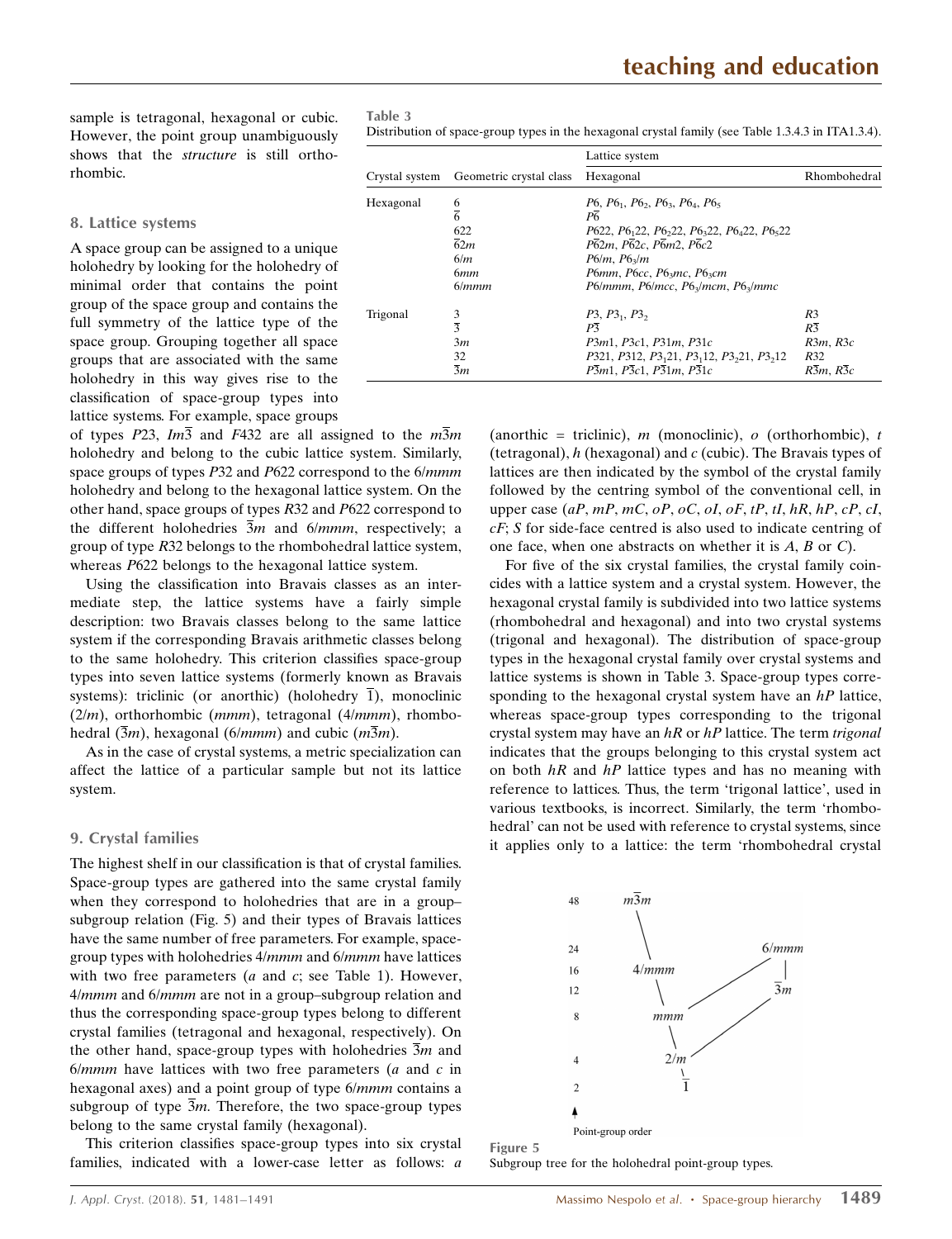# teaching and education

Table 4

Summary of common errors found in the crystallographic literature and often used in everyday crystallographic jargon.

| Incorrect term or expression                                                                                                                                                                         | Correct use             | Remarks                                                                                                                                                                                                                                                                                                                                                                                                                                                                                                                                                                                |
|------------------------------------------------------------------------------------------------------------------------------------------------------------------------------------------------------|-------------------------|----------------------------------------------------------------------------------------------------------------------------------------------------------------------------------------------------------------------------------------------------------------------------------------------------------------------------------------------------------------------------------------------------------------------------------------------------------------------------------------------------------------------------------------------------------------------------------------|
| Space group (without reference to a<br>specific crystal structure)                                                                                                                                   | Space-group type        | There are infinitely many space groups that belong to the same space-group type.<br>Their common feature is that their symmetry operations can be made to coincide<br>when expressed with respect to a suitable coordinate system. The coordinate<br>systems – and with them the space groups – differ depending on the cell<br>parameters of the specific crystal structures.                                                                                                                                                                                                         |
| Chiral group (when making reference<br>to a chiral crystal structure)                                                                                                                                | Sohncke group           | A chiral crystal structure can occur in any of the 65 Sohncke types of space groups,<br>not only in the 22 chiral types of space groups.                                                                                                                                                                                                                                                                                                                                                                                                                                               |
| Rhombohedral crystal system                                                                                                                                                                          | Trigonal crystal system | The term 'rhombohedral' indicates a type of lattice; a crystal with a rhombohedral<br>lattice belongs to the trigonal crystal system.                                                                                                                                                                                                                                                                                                                                                                                                                                                  |
| Trigonal lattice                                                                                                                                                                                     | Rhombohedral lattice    | The term 'trigonal' indicates a crystal with a single threefold axis. Its lattice can be<br>either rhombohedral or hexagonal.                                                                                                                                                                                                                                                                                                                                                                                                                                                          |
| Symmetry element (when speaking of<br>the point, line or plane left invariant<br>by a symmetry operation)                                                                                            | Geometric element       | A point, line or plane is a geometric element. The combination of a geometric<br>element with the set of all symmetry operations having this element in common is<br>defined as a symmetry element.                                                                                                                                                                                                                                                                                                                                                                                    |
| The Hermann-Mauguin symbol<br>A symmorphic space group does not<br>of a symmorphic space group<br>contain screw axes or glide planes<br>does not show the presence of<br>screw axes or glide planes† |                         | The symmetry elements that are shown in the Hermann–Mauguin symbol follow a<br>priority rule, which for symmetry planes is $m > e > a$ , $b, c > n$ and for symmetry<br>axes with the same rotational component prefers rotation axes to screw axes.<br>Accordingly, the symbol of space-group type No. 65 is Cmmm (short symbol) or<br>$C2/m2/m2/m$ (full symbol), yet twofold screw axes do exist along the [100] and<br>[010] directions, b-glide planes perpendicular to [100], a-glide planes perpendi-<br>cular to $[010]$ and <i>n</i> -glide planes perpendicular to $[001]$ . |

† Here we refer to the short or full Hermann–Mauguin symbol; the extended Hermann–Mauguin symbol, which is used much less often, does show all the symmetry elements (see Aroyo, 2016; Nespolo & Aroyo, 2016).



Figure 6

Hierarchy of the classification of space groups and point groups into classes, systems and families. Horizontal double-ended arrows indicate a 1:1 correspondence. Black triangles indicate that, in going from groups to types of groups, we do not consider cell parameters and the chosen coordinate system.